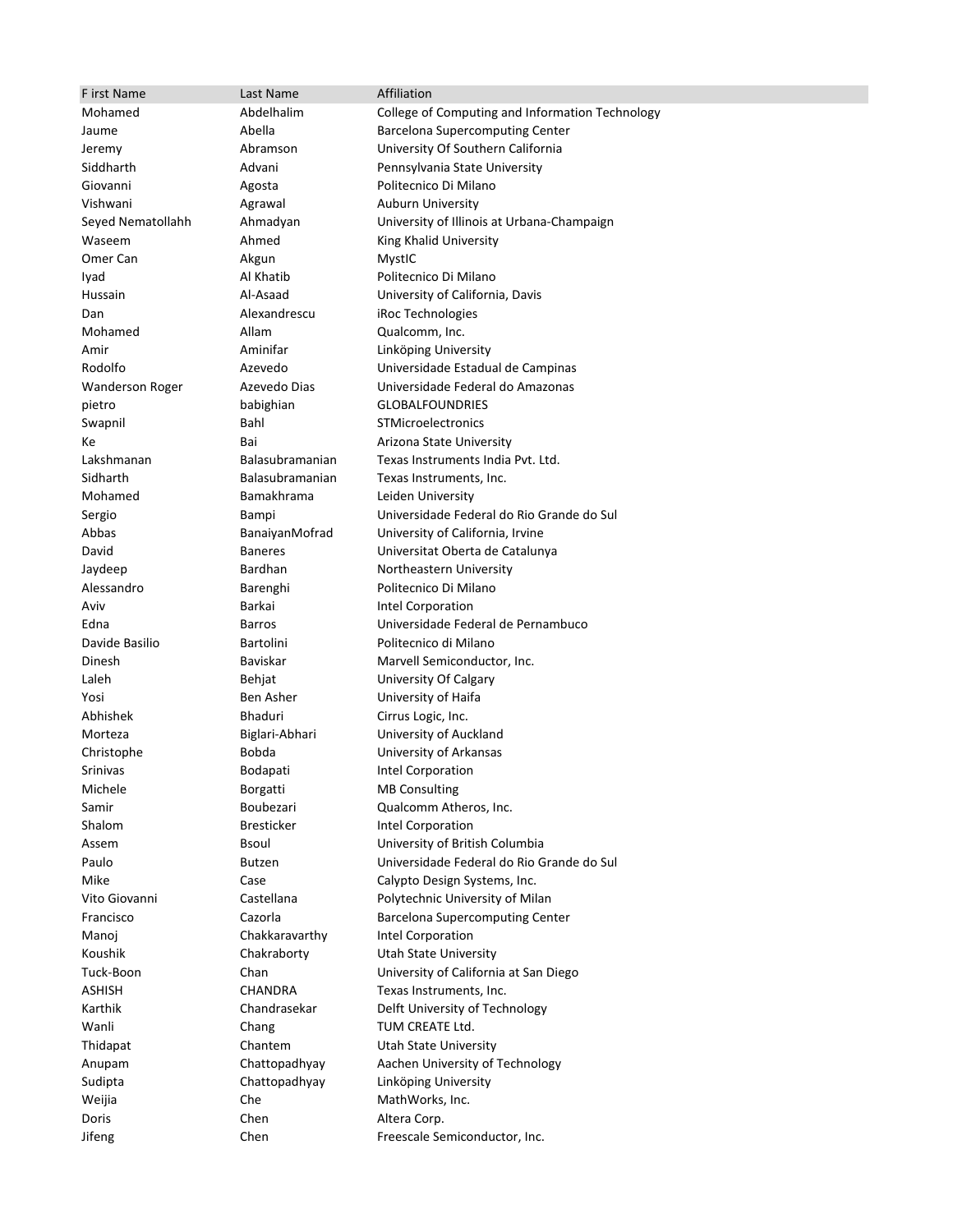Ke Chen Chen Oracle Corp. Liang-Bi Chen Chen National Sun Yat-Sen University Mingsong Chen Chen East China Normal University Xi Chen Nvidia Corp. Xiaolei Chen Chen Intel Corporation Yu-Guang Chen Chen National Tsing Hua University Yunji Chen Chen Institute of Computing Technology Chih-Hong Cheng ABB Group Wei-Kai Cheng Cheng Chung Yuan Christian University Chen-Huan Chiang Chiang Alcatel-Lucent Ching-Yu Chin Chin National Chiao Tung University Sri Harsha **Choday** Choday **Purdue University** Juang-Ying Chueh Chueh Advanced Micro Devices, Inc. Jose Costa Ist/Inesc Enrico Costenaro iRoc Technologies Adam Cron Synopsys, Inc. Shashank Dabral Dabral Texas Instruments, Inc. Pierluigi Daglio STMicroelectronics Konstantis Daloukas University of Thessaly Anup **Das** Das National University of Singapore Jayita Das University of South Florida Raphael David David CEA-LIST Aurelia De Colle Synopsys, Inc. Gjalt de Jong ArchWorks Thomas Dillinger Dillinger Oracle Corp. Xiangyu Dong Qualcomm Technologies, Inc. Christopher **Doss** Doss North Carolina State University Michael Dossis Technological Educational Institute of Western Macedonia Bill **Bill** Dougherty **IBM Systems and Technology Group** Mohammad Javad Dousti University of Southern California Theo Drane Drane Imagination Technologies Ltd. Ron Duncan Duncan Synopsys, Inc. Nam Duong Duong University of California, Irvine Ananth Durbha Algotochip Corp. Gianluca **Durelli** Durelli Polytechnic University of Milan Jayendra Dwaraka Bhamidipatti LSI Corporation George **Exercise Economakos** National Technical University Of Athens Tim Ehrler Advanced Micro Devices, Inc. Uma Ekambaram Iyer ChipChalk Junaid **Elahi** Elahi Nordic Semiconductor Moshe **Emmer** Emmer Intel Corporation Marius **Enachescu** Delft University of Technology Jia-Wei Fang Fang MediaTek, Inc. Shao-Yun Fang Fang National Taiwan University of Science and Technology Amin Farshidi University Of Calgary Xiushan Feng Nvidia Corp. Cesare **Ferri** Ferri Brown University Goerschwin Fey Fey German Aerospace Center YENGUI Firas Firas Lyon Institute of Nanotechnology farshad firouzi Karlsruhe Institute of Technology Paulo Flores INESC-ID/IST - TU Lisbon Ranan Fraer Fraer Intel Corporation Mark **IBM Server and Technology Group** Houle **Gan** Gan Intel Corporation Sreenivas Gangadhar Intel Corporation Jhih-Rong Gao University of Texas at Austin Ming Gao Gao Apple, Inc. Mike Gerdes Gerdes University of Augsburg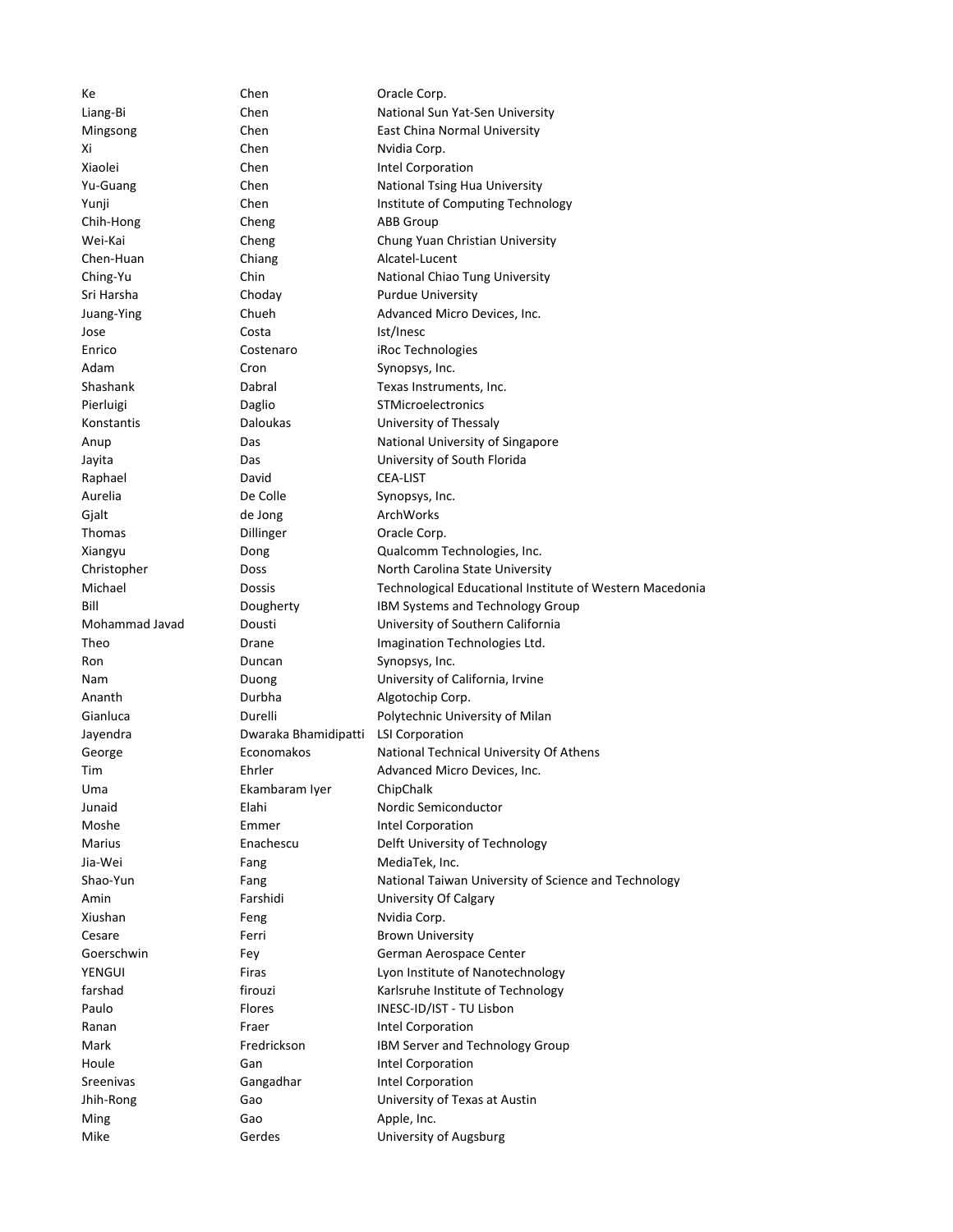Manuel Gericota Polytechnic Institute of Porto Rani Ghaida University of California, Los Angeles Amir Masoud Gharehbaghi University Of Tokyo Behnam Ghavami Kerman Graduate University of Technology Arkadeb Ghosal National Instruments Corporation Pavel **Ghosh** Ghosh Intel Corporation Harpreet Gill Gill Samsung Fang Gong University of California, Los Angeles Hadi Goudarzi University Of Southern California Rand Gray Gray Intel Corporation Mariagrazia Graziano Politecnico Di Torino Steve Grout Grout Consultant Luis Guerra e Silva INESC-ID Lilin Guo Florida International University Xinfei Guo University Of Virginia Brett **Hamilton** Hamilton U.S. Naval Surface Warfare Center Mahdi **Hamzeh** Arizona State University Udupi **Harisharan** Cisco Systems, Inc. Shekhil **Hassan** Hassan Synopsys (India) Pvt. Ltd. QING HE Oracle Corp. WEI **HE Technical University of Madrid** Mokhtar **Hirech** Synopsys, Inc. Boaz **Hirschl** Hirschl Intel Corporation Andreas Hofmann cronologic GmbH & Co. KG Vinayak Honkote Intel Corporation John Hoy Technologies HOY Technologies Jingtong Hu Oklahoma State University Wei **Hu Hu Northwestern Polytechnical University** Xiang Hu Qualcomm Technologies, Inc. Chun-Ming Huang National Chip Implementation Center Jiawei **Huang** Nvidia Corporation Libo **Huang** Huang National University of Defense Technology Tsung-Wei Huang University of Illinois at Urbana-Champaign Saurabh Hukerikar University Of Southern California Waqar **Hussain** Hussain Tampere University Of Technology Colin Ihrig University of Pittsburgh Takao **Inoue** Inoue National Instruments Corporation Javid Jaffari Qualcomm, Inc. Palkesh Jain Jain Texas Instruments, Inc. Michael **Jassowski** Intel Corporation Goeran Jerke Robert Bosch GmbH Ruzica **Matter Contract Contract University of California, Berkeley** Hua Jiang Synopsys, Inc. Lei Jiang University of Pittsburgh Zhonghua Jiang Chinese Academy Of Sciences Ajay **Alleman Accord University** Joshi **Boston University** Aman Joshi SanDisk Corporation Prashant Joshi Joshi Intel Corporation Moongon Jung Jung Georgia Institute Of Technology Myoungsoo Jung University of Texas at Dallas Yong Kyu **Jung Adaptmicrosys LLC** Athanasios Kakarountas Technological Educational Institute of Ionian Islands Arun Kanuparthi Polytechnic Institute of New York University Nishit Kapadia Colorado State University zohreh karimi Consultant Arun Kejariwal University of California, Irvine Georgios **Keramidas** University Of Patras robert kezer Intel Corporation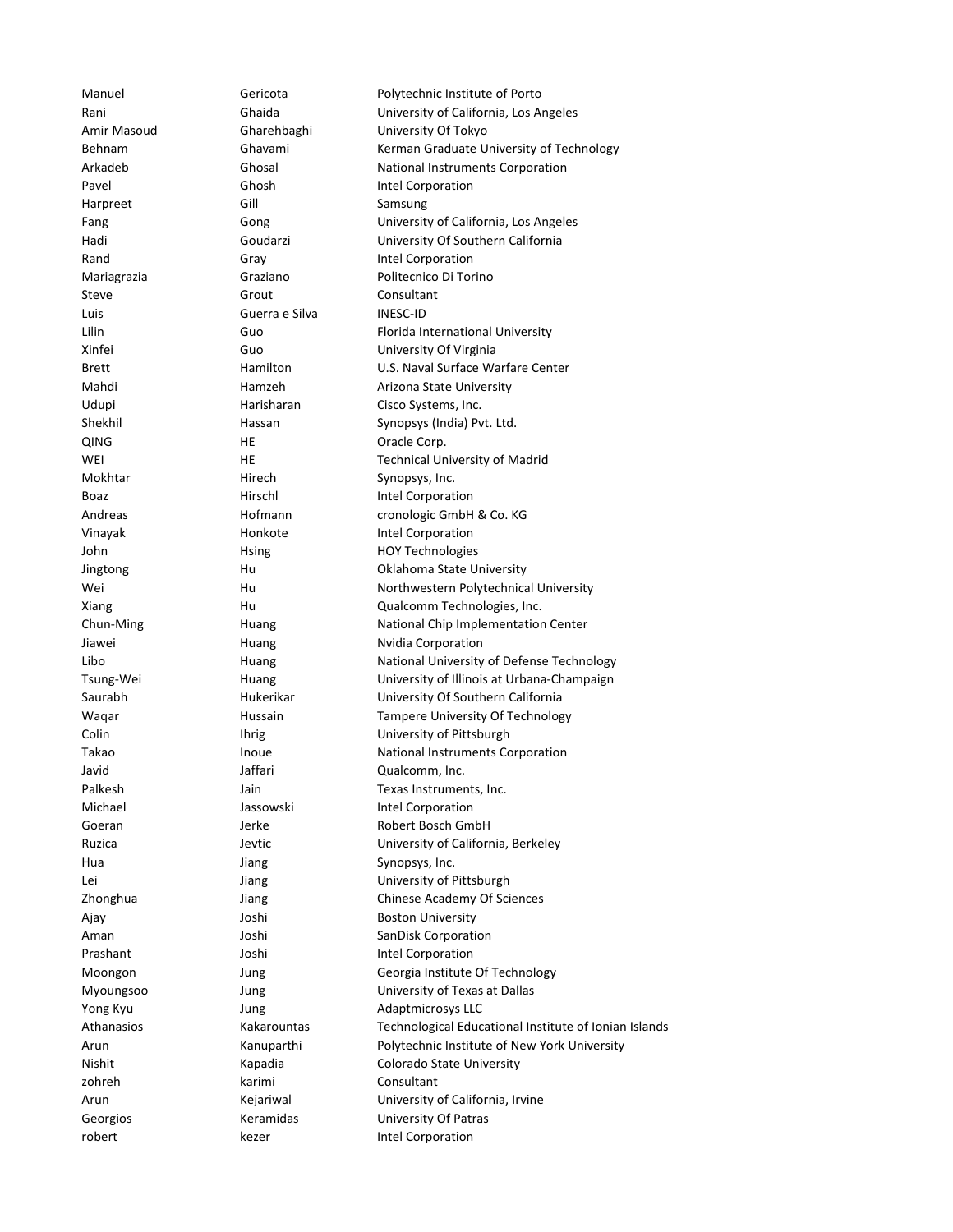| Dae Hyun        | Kim              | Cadence Design Systems, Inc.                      |
|-----------------|------------------|---------------------------------------------------|
| Daeyeon         | Kim              | Intel Corporation                                 |
| Seokjoong       | Kim              | Oracle Corp.                                      |
| Seon            | Kim              | Korea University                                  |
| Tony Tae-Hyoung | Kim              | Nanyang Technological University                  |
| Younghyun       | Kim              | <b>Purdue University</b>                          |
| Youngsoo        | Kim              | North Carolina State University                   |
| Veit            | Kleeberger       | Technische Universität München                    |
| Chikaaki        | Kodama           | <b>Toshiba Corporation</b>                        |
| Joonho          | Kong             | <b>Rice University</b>                            |
| Emre            | Kultursay        | Google, Inc.                                      |
| Amrendra        | Kumar            | Intel Corporation                                 |
| Dr. Anil        | Kumar            | Samsung Electronics Co., Ltd,                     |
| Ajeetha         | Kumari           | CVC Pvt., Ltd.                                    |
| Jaeha           | Kung             | Georgia Institute of Technology                   |
| Masanori        | Kurimoto         | Mitsubishi Electric Corporation                   |
| Young-Su        | Kwon             | Etri                                              |
| Daksh           | Lehther          | Freescale Semiconductor, Inc.                     |
|                 |                  |                                                   |
| Chi-Un          | Lei              | The University Of Hong Kong                       |
| Djones          | Lettnin          | Universidade Federal de Santa Catarina            |
| Chao            | Li               | University of Florida                             |
| Jiayin          | Li               | University of Pittsburgh                          |
| Peng            | Li               | University of California, Los Angeles             |
| Tao             | Li               | University of Florida                             |
| Tun             | Li               | National University of Defense Technology         |
| Wenchao         | Li               | University of California, Berkeley                |
| Yan             | Li               | Massachusetts Institute of Technology             |
| Xiongfei        | Liao             | Intel Corporation                                 |
| Ing-Chao        | Lin              | National Cheng Kung University                    |
| Jai-Ming        | Lin              | National Cheng Kung University                    |
| Lang            | Lin              | Intel Corporation                                 |
| Alvin           | Ling             | Texas Instruments, Inc.                           |
| Avinash         | Lingamneni       | <b>Rice University</b>                            |
| Bin             | Liu              | Micron Technology, Inc.                           |
| Chia-Hung       | Liu              | National Chiao Tung University                    |
| Chien-Nan       | Liu              | National Central University                       |
| Hung-Yi         | Liu              | Columbia University                               |
| Longjun         | Liu              | University of Florida                             |
| Sean Shih Ying  | Liu              | National Chiao Tung University                    |
| Wei             | Liu              | Karlsruhe Institute of Technology                 |
| Xue-Xin         | Liu              | Synopsys, Inc.                                    |
| Daniel          | Lo               | <b>Cornell University</b>                         |
| maxime          | louvel           | <b>CEA-LETI MINATEC</b>                           |
|                 |                  |                                                   |
| Guan-Ruei       | Lu               | National Chiao Tung University                    |
| Yinghai         | Lu               | Synopsys, Inc.                                    |
| Yi-Shan         | Lu               | Academia Sinica                                   |
| Yan             | Luo              | Duke University                                   |
| Jinpeng         | LV               | Cadence Design Systems, Inc.                      |
| Yuchun          | Ma               | Tsinghua University                               |
| Sreenivas       | Machavaram       | <b>LSI Corporation</b>                            |
| Ali             | Mahdoum          | Centre de Developpement des Technologies Avancees |
| Sohaib          | Majzoub          | University of British Columbia                    |
| Wai-Kei         | Mak              | National Tsing Hua University                     |
| Ran             | Manevich         | Technion - Israel Institute of Technology         |
| Bill            | Martin           | E-System Design                                   |
| Fernando        | Martinez Vallina | Xilinx, Inc.                                      |
| <b>SACHIN</b>   | <b>MATHUR</b>    | STMicroelectronics                                |
| Akitoshi        | Matsuda          | Panasonic Corporation                             |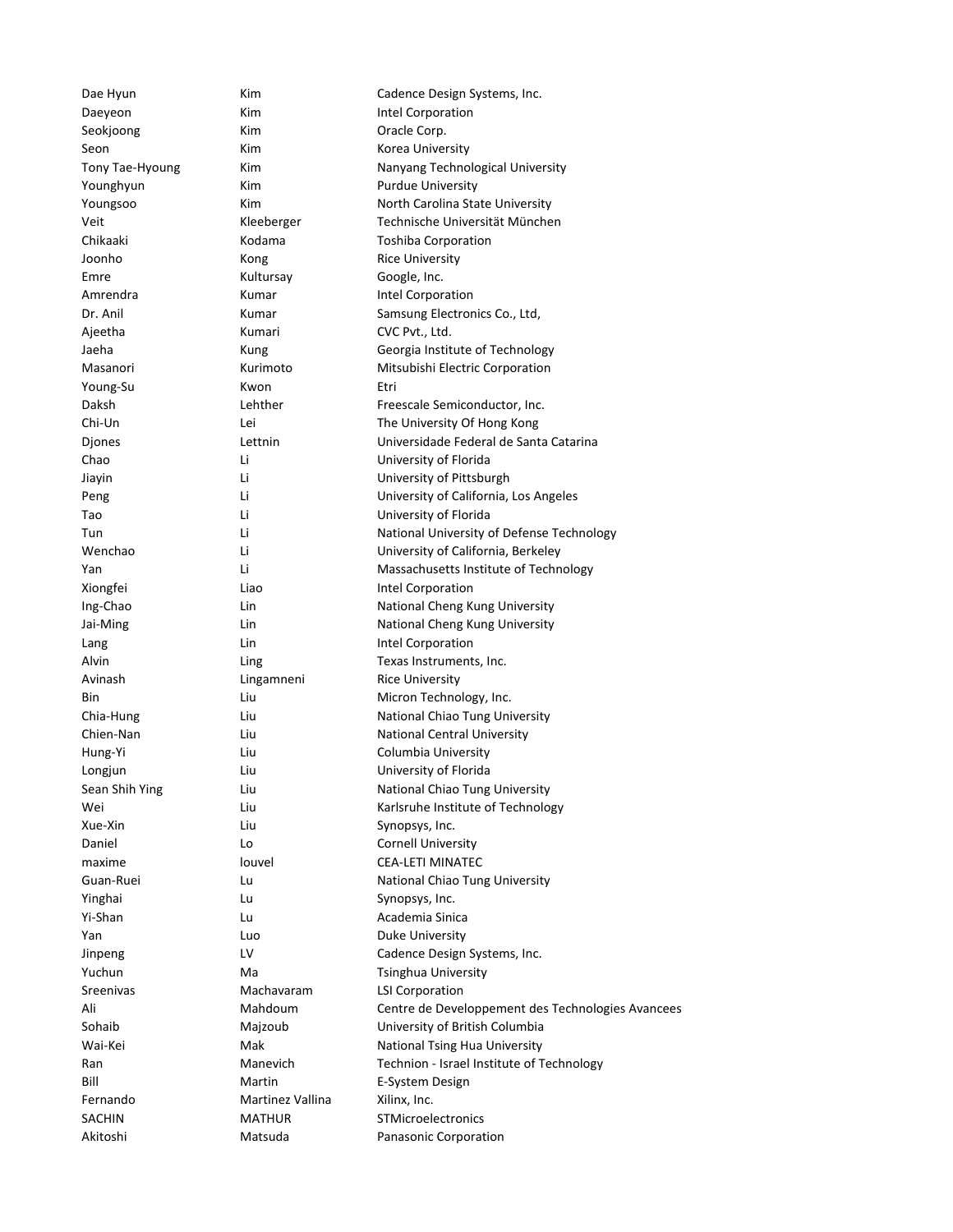| Kevin                | McCullen             | IBM Systems and Technology Group                                  |
|----------------------|----------------------|-------------------------------------------------------------------|
| Gordon               | McGregor             | Nitero, Inc.                                                      |
| Shrikrishna          | Mehetre              | Open-Silicon, Inc.                                                |
| Tilo                 | Meister              | Dresden University Of Technology                                  |
| Elmar                | Melcher              | Universidade Estadual de Campinas                                 |
| Ning                 | Mi                   | Cadence Design Systems, Inc.                                      |
| <b>Bailey</b>        | Miller               | University of California, Riverside                               |
| Shahrzad             | Mirkhani             | University of Texas at Austin                                     |
| Bijitendra           | Mittra               | Cadence Design Systems, Inc.                                      |
| Moustafa             | Mohamed              | University of Colorado                                            |
| Mosur                | Mohan                | Intel Corporation                                                 |
| Saraju               | Mohanty              | University of North Texas                                         |
| Daniel               | Mueller-Gritschneder | Technische Universität München                                    |
| Arijit               | Mukhopadhyay         | Intel Corporation                                                 |
| Bob                  | Mullen               | Taiwan Semiconductor Manufacturing Co., Ltd.                      |
| <b>Brian</b>         | Mulvaney             | Freescale Semiconductor, Inc.                                     |
| Taesik               | Na                   | Georgia Institute Of Technology                                   |
| Alessandro           | Nacci                | Politecnico Di Milano                                             |
| Koji                 | Nakamae              | Osaka University                                                  |
| Yohei                | Nakata               | Panasonic Corporation                                             |
| Vivek                | Nandakumar           | University of California, Santa Barbara                           |
| Kuntal               | Nanshi               | <b>Western Digital Corporation</b>                                |
| Ognen                | Nastov               | <b>AWR Corporation</b>                                            |
| Wayne                | Nation               | <b>LSI Corporation</b>                                            |
| Zainalabedin         | Navabi               | University of Tehran                                              |
| Chris                | Neely                | Xilinx, Inc.                                                      |
| Dimin                | Niu                  | Pennsylvania State University                                     |
| Ludovic              | Noury                | Ecole Superieure d'Ingenieurs en Electronique et Electrotechnique |
| Fadi                 | Obeidat              | Intel Corporation                                                 |
| <b>ARIF SELCUK</b>   | OGRENCI              | Kadir Has University                                              |
| Markus               | Olbrich              | University Of Hannover                                            |
| Frank                | Oppenheimer          | OFFIS Research Institute                                          |
| Mwaffaq              | Otoom                | Virginia Polytechnic Institute and State University               |
| Jiwoo                | Pak                  | University of Texas at Austin                                     |
| Pankaj               | Pal                  | Indian Institute Of Technology                                    |
| Po-Cheng             | Pan                  | National Chiao Tung University                                    |
| Sujan                | Pandey               | <b>NXP Semiconductors</b>                                         |
| Shreepad             | Panth                | Georgia Institute of Technology                                   |
| Rubin                | Parekhji             | Texas Instruments India Pvt. Ltd.                                 |
| Muhammad Adeel Ahmed | Pasha                | Institut de Recherche en Informatique et Systemes Aleatoires      |
| Vijay                | Pasupuleti           | IBM Systems and Technology Group                                  |
| Avadh                | Patel                | Suny Binghamton                                                   |
| Sai Manoj            | PD                   | Nanyang Technological University                                  |
| Andrea               | Pellegrini           | Intel Corporation                                                 |
| Gerardo              | Pelosi               | Politecnico Di Milano                                             |
|                      |                      |                                                                   |
| Yarui<br>Tiberiu     | Peng<br>Petre        | Georgia Institute Of Technology<br>AMIQ srl                       |
|                      |                      |                                                                   |
| vien                 | pham                 | Intel Corporation                                                 |
| Christian            | Pilato               | Columbia University                                               |
| Sebastien            | Pillement            | University of Nantes                                              |
| Youngok              | Pino                 | Air Force Research Laboratory                                     |
| Thilo                | Pionteck             | Dresden University Of Technology                                  |
| Joern                | <b>Ploennigs</b>     | <b>IBM Research</b>                                               |
| Ilia                 | Polian               | University of Passau                                              |
| Ralf                 | Popp                 | Edacentrum                                                        |
| Gracieli             | Posser               | Universidade Federal do Rio Grande do Sul                         |
| Seetal               | Potluri              | Indian Institute of Technology, Madras                            |
| Rajendra             | Pratap               | Einfochips                                                        |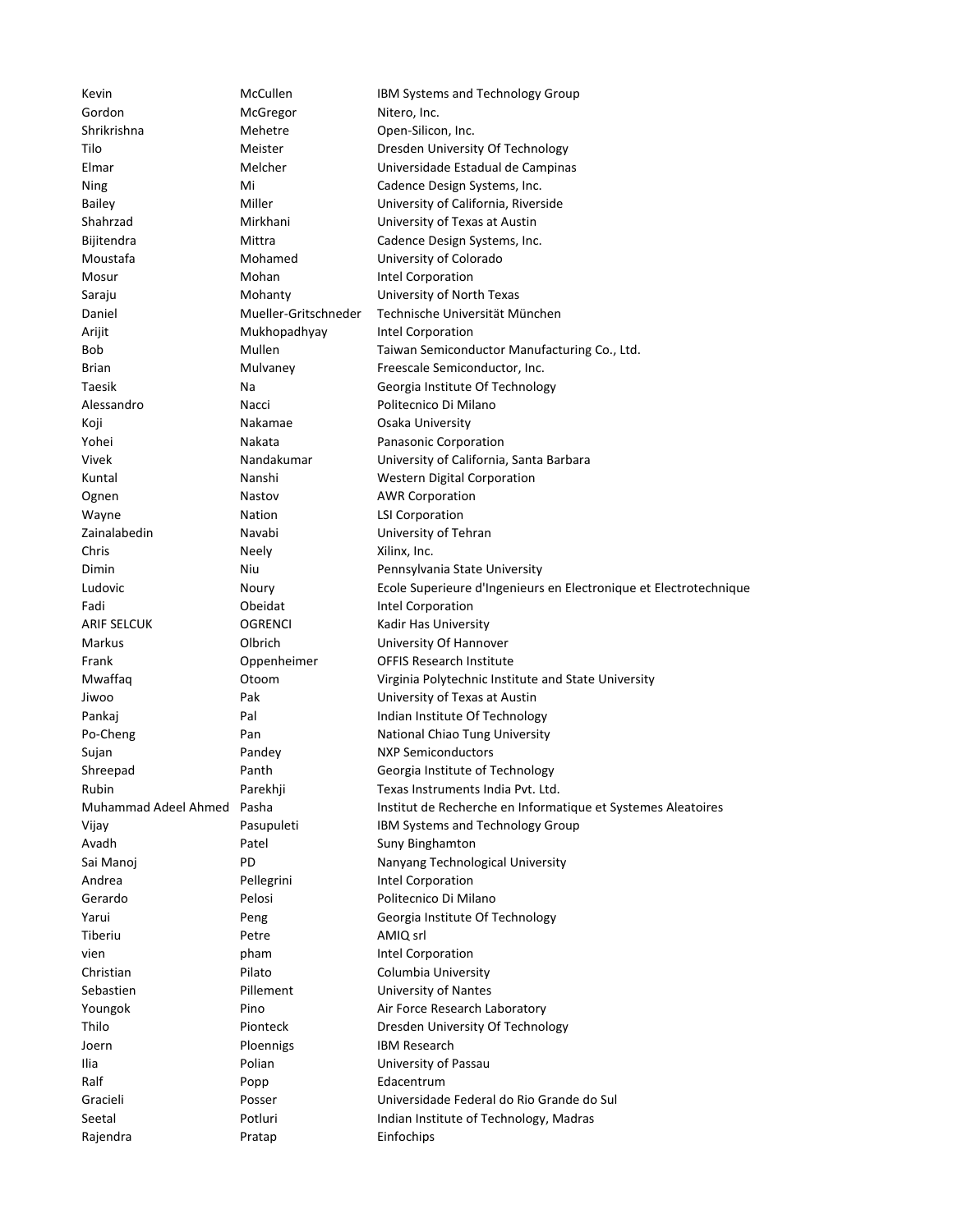Xiaoke **Qin** Qin NVIDIA Corp. SURESH RAMAN Xilinx, Inc. Ehsan Rasekh ANSYS, Inc. Jeremy Ridgeway LSI Corporation Steffen Rochel Tabula, Inc. Viktor Schuppan Consultant Subrata Sen Synopsys, Inc. bharath seshadri Nvidia Corp. Vilesh Shah eInfochips Gururaj Shamanna Intel Corporation Eric Sherk Qualcomm, Inc. Thomas Shiple Synopsys, Inc. Hamid Shojaei Qualcomm, Inc. Emily Shriver Intel Corporation Mathias Silvant Silvant EDXACT SA Suraj Sindia **Intel Corporation** 

Syed Manzoor **Qasim Commandata City for Science and Technology** Weikang **Can** Qian Shanghai Jiao Tong University Meikang **Qiu Character Communist Communist Communist Communist Communist Communist Communist Communist Communist Communist Communist Communist Communist Communist Communist Communist Communist Communist Communist Communist** Abbas Rahimi University of California at San Diego Amir-Mohammad Rahmani University of Turku Logan Rakai University Of Calgary Abhishek Ranjan Calypto Design Systems, Inc. Rahul Rao Rao IBM Systems and Technology Group Nassim **Ravanshad** Ferdowsi University Of Mashhad Hamidreza Rezaee-Dehsorkh Ferdowsi University Of Mashhad Andrea Ricci University of Parma Teresa Riesgo Universidad Politecnica de Madrid nolan riley riley Texas Instruments, Inc. Fredy Rivera **Example 20** Rivera University de Antioquia alexandre ROMANA Texas Instruments, Inc. Alberto Rosti STMicroelectronics SUBHENDU ROY University of Texas at Austin Sudip **Roy** Roy **Indian Institute Of Technology** Ramesh S S General Motors Company Mohammadsadegh Sadeghi Auckland University of Technology Sandeep Samal Samal Georgia Institute Of Technology Tuhina Samanta Bengal Engineering and Science University, Shibpur Pablo Sanchez University of Cantabria Naman Saraf University of Minnesota, Twin Cities Soujanna **Sarkar** Sarkar Texas Instruments, Inc. Frank Schirrmeister Cadence Design Systems, Inc. Craig Craig Craig Schlottmann Georgia Institute of Technology Klaus Schneider University of Kaiserslautern Alper Sen Sen Bogazici University Johanna Sepulveda University Of Sao Paulo Bala Sethuraman Mentor Graphics Corporation Alireza Shafaei University of Southern California Rishad Shafik University Of Southampton Amirali Shayan Qualcomm Technologies, Inc. ABBAS SHEIBANYRAD TIMA Laboratory, CNRS/Grenoble INP/UJF Youhua Shi Shi Waseda University Jayanth Shreedhara Silicon Laboratories, Inc. Sunil Shukla IBM T.J. Watson Research Center Jawar Singh Singh Indian Institute Of Technology sanjay singh singh Texas Instruments India Pvt. Ltd. Roopak Sinha Sinha University of Auckland Filippo Sironi Politecnico di Milano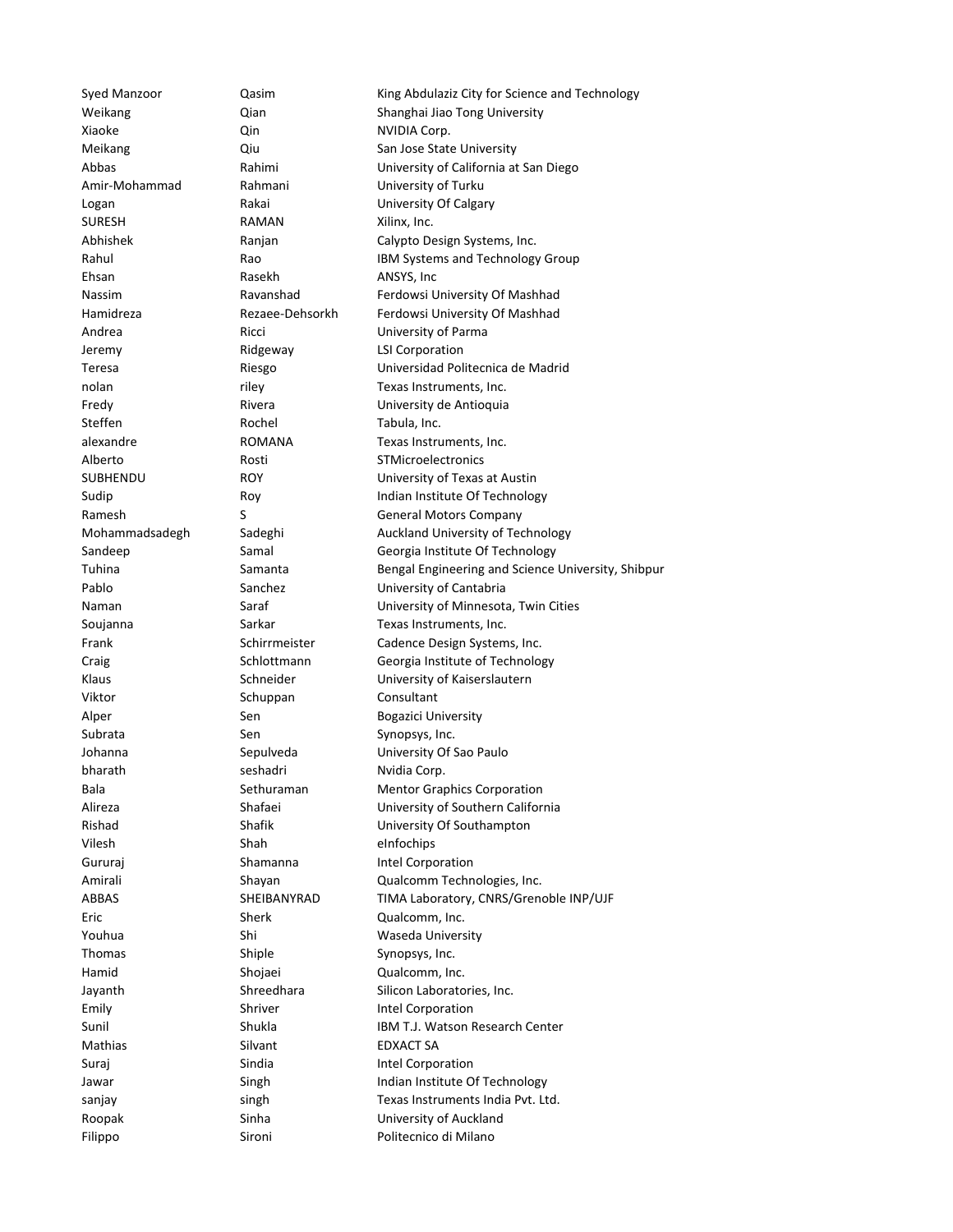| Aaron            | Smith                  | Microsoft Research                                                             |
|------------------|------------------------|--------------------------------------------------------------------------------|
| Kanagasabapathis | Somasundaram           | Amrita University                                                              |
| Taigon           | Song                   | Georgia Institute Of Technology                                                |
| Subramanyam      | Sripada                | Synopsys, Inc.                                                                 |
| George           | <b>Stamoulis</b>       | University of Thessaly                                                         |
| Stefan           | Stattelmann            | <b>ABB Group</b>                                                               |
| Derrien          | Steven                 | University de Rennes 1                                                         |
| Stephan          | Stilkerich             | <b>EADS</b>                                                                    |
| Richard          | Sun                    | Synopsys, Inc.                                                                 |
| Krishnan         | Sundaresan             | Oracle Corp.                                                                   |
| Vikram           | Suresh                 | University of Massachusetts, Amherst                                           |
| Selcuk           | Talay                  | Dialog Semiconductor                                                           |
| Genichi          | Tanaka                 | Renesas Electronics Corporation                                                |
| Nail             | Tang                   | United Microelectronics Corporation                                            |
| Ying Khai        | Teh                    | Multimedia University                                                          |
| Siong Kiong      | Teng                   | Intel Corporation                                                              |
| Francois         | <b>Terrier</b>         | <b>CEA-LIST</b>                                                                |
| Alexander        | Tetelbaum              | Abelite Design Automation                                                      |
| Haitong          | Tian                   | University of Illinois at Urbana-Champaign                                     |
| Dong             | Tong                   | <b>Peking University</b>                                                       |
| Suleyman         | Tosun                  | ANKARA UNIVERSITY                                                              |
| Vivek            | Tovinakere             | Nvidia Corporation                                                             |
| Anh              | Tran                   | Xpliant, Inc.                                                                  |
| Aalap            | Tripathy               | Texas A&M University                                                           |
| Tu-Hsiung        | Tsai                   | National Chiao Tung University                                                 |
| Kalliopi         | Tsota                  | University of California, Los Angeles                                          |
| Antonino         | Tumeo                  | Pacific Northwest National Laboratory                                          |
| Andy             | Tyrrell                | University of York                                                             |
| Raimund          | Ubar                   | Tallinn University of Technology                                               |
| Carlos           | Valderrama             | University of Mons                                                             |
| Hans             | Vandierendonck         | <b>Ghent University</b>                                                        |
| Harsh            | Vardhan                | Cadence Design Systems, Inc.                                                   |
| Elena            | Vatajelu               | Laboratoire d'Informatique de Robotique et de Microelectronique de Montpellier |
| Srinivasan       | Venkataramanan         | CVC Pvt., Ltd.                                                                 |
| Rama             | Venkatasubramanian     | Texas Instruments, Inc.                                                        |
| <b>Nicolas</b>   | Ventroux               | <b>CEA-LIST</b>                                                                |
| Devanathan       | VR                     | Texas Instruments India Pyt. Ltd.                                              |
| Miljan           | Vuletic                | Marvell Semiconductor, Inc.                                                    |
| Lu               | Wan                    | Cadence Design Systems, Inc.                                                   |
| Yang             | Wan                    | Georgia Institute Of Technology                                                |
| Eduardo          | <b>Wanderley Netto</b> | Instituto Federal De Educacao                                                  |
| Chao             | Wang                   | University of Science and Technology of China                                  |
| Chundong         | Wang                   | National University Of Singapore                                               |
| Chun-Kai         | Wang                   | National Chiao Tung University                                                 |
| ZHEN             | WANG                   | MathWorks, Inc.                                                                |
| Maarten          | Wiggers                | Fujitsu Laboratories Ltd.                                                      |
| Francis          | Wolff                  | Case Western Reserve University                                                |
| Wei              | Wu                     | University of California, Los Angeles                                          |
| Hua              | Xiang                  | <b>IBM Research</b>                                                            |
| Υi               | Xiang                  | Colorado State University                                                      |
| Zigang           | Xiao                   | University of Illinois at Urbana-Champaign                                     |
| Jianyong         | Xie                    | Georgia Institute Of Technology                                                |
| Xuanxing         | Xiong                  | Synopsys, Inc.                                                                 |
| Xiaoqing         | Xu                     | University of Texas at Austin                                                  |
| Xiaoyu           | Xu                     | Chinese Academy Of Sciences                                                    |
| YANG             | XU                     | Marvell Semiconductor, Inc.                                                    |
| Yue              | Xu                     | Oracle Corp.                                                                   |
| John             | Yan                    | Hewlett-Packard Co.                                                            |
|                  |                        |                                                                                |